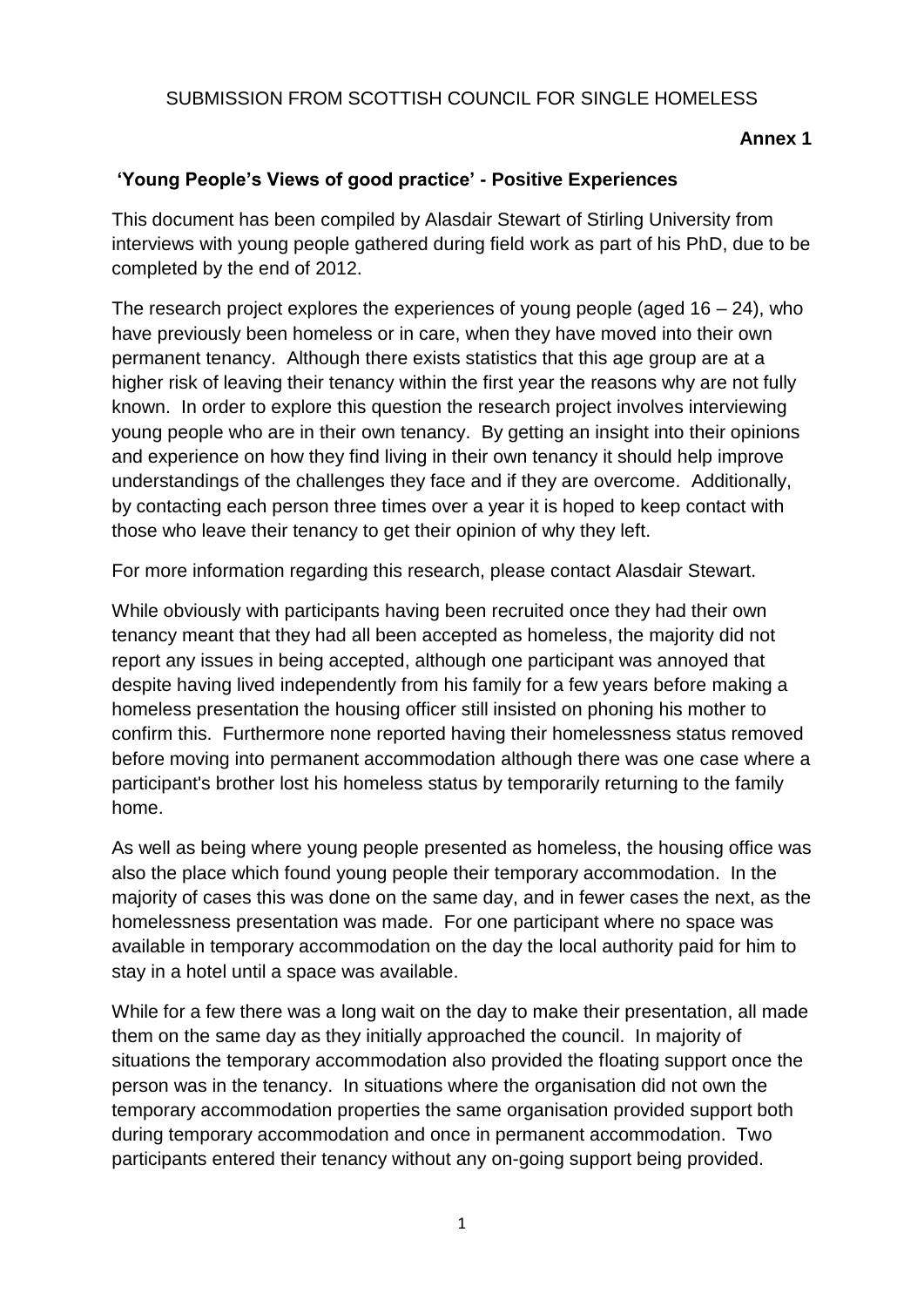Both, however, received non-floating support, the first, from an organisation providing a drop-in service and, the second, from a housing association he was working for. Another received floating support from an organisation whose primary role was not to offer such support after having been forced to leave the main support organisation's temporary accommodation within the local authority. A final received floating support from a drugs support organisation who also provided help with his housing.

### **Help from Support Organisations**

## **Budgeting**

The most common form of help that support organisations gave young people was with budgeting. There are two reasons for this. One is that it is provided by support within temporary accommodation and floating support within permanent accommodation in situations where either the same or different organisation provides support in each situation. The other reason is that there is an on-going change to what expenses young people have from leaving the family home, in temporary accommodation and finally into permanent accommodation. Despite this many young people in permanent accommodation were confident in their budgeting abilities developed when in temporary accommodation as providing them with a basis on which to budget in their own tenancy. Advice was given though on managing use Community Care Grants most effectively in getting what was needed for the tenancy (more on CCG in general below).

Budgeting support predominantly took the form of budget sheets. These were used to go over income and outgoings with young people receiving support in order to highlight areas where spending could be changed.

*emm like that how to like no get debt and stuff and how to manage your money like every week if you get it every second week and just the wee things that just for you that naebody like like everybody's got different things like how much you keep and stuff with your money.* P.

In a small number of cases budget sheet type support was taken to a further level where a shopping receipt or similar would be gone over to determine where it would be possible to make savings. This matched in intention an aim of another form of budgeting support - assisted shopping. Again, like going over shopping receipts, it was only a small number of participants who received this but those who did spoke positively about it. It was seen by one participant as encouraging him to purchase lower priced goods in order to help him realise that there was not much, if any, difference between them and the more expensive ones he would have chosen for himself. The other aspect that assisted shopping helped with was for those who were unsure or did not know which cleaning products to buy for in their tenancy.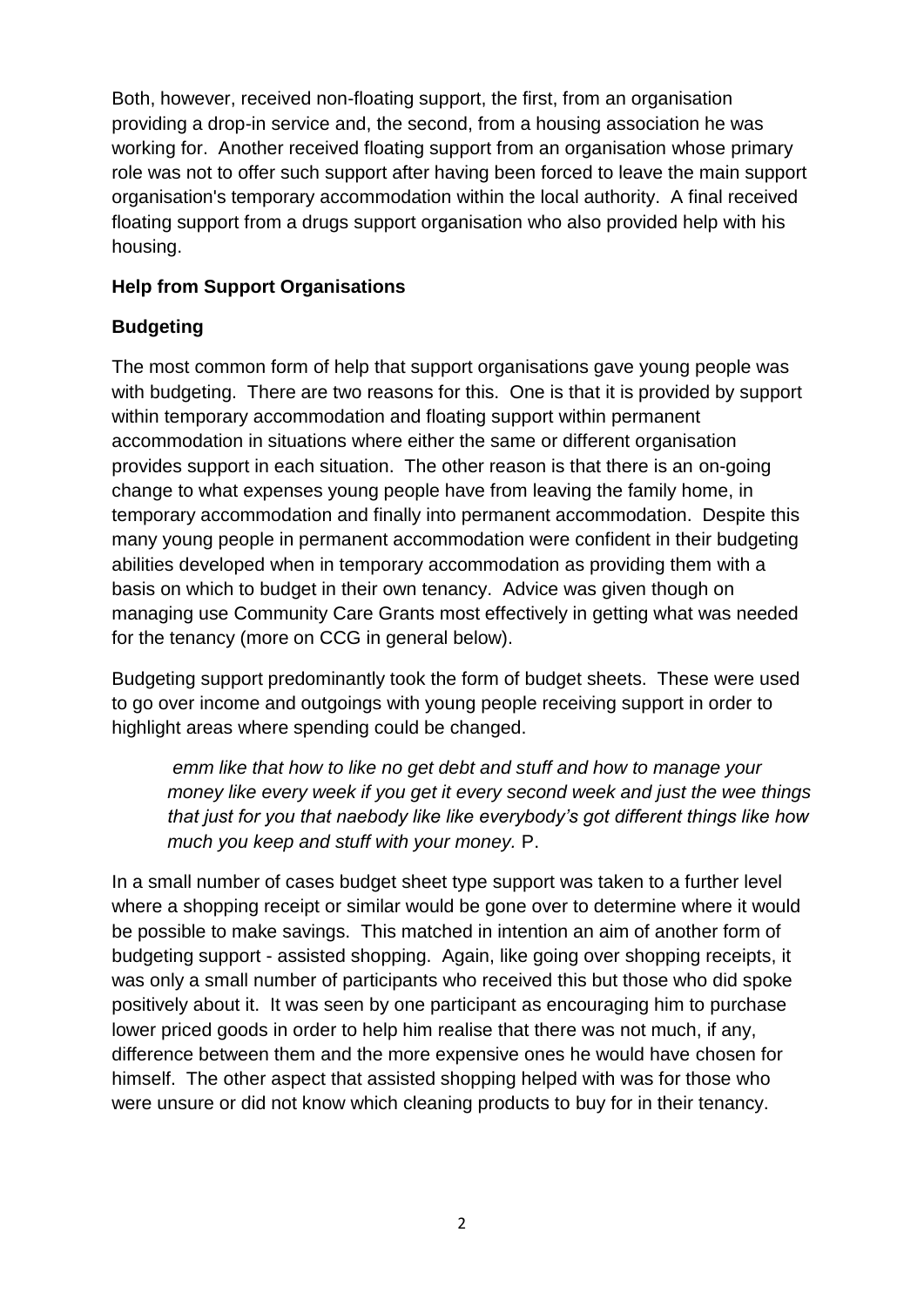*yeah oo they were trying to get you to budget that part or some part or other they did cooking sessions and everything with us just they were really good getting us ready and getting us into our own houses.* P.

[...]

*they done shopping trips so you know where to find all the deals and everything they done absolutely everything* P.

[...]

*yeah helped me a lot to understand what I should buy instead of - I was always a person that bought dearer things cause I wanted a fabulous life you know but you know yeah they taught me to buy cheapies.* P.

Budgeting support can then be seen as aiding young people in gaining a sense of what money they have to spend to establish a spending route that made ends meet between payments and additionally help in refining spending on specific items to help money go further.

# **Applying for Benefits and Grants**

For the majority of participants the first time they applied for Jobseekers' Allowance and Housing Benefit was after leaving the family home and becoming homeless. Support organisations for most then played a role in helping them fill in benefits claims; particularly by hostel support staff upon entering. Not all benefits applications, however, go to plan. For those 16-17 who are only entitled to Jobseekers' Allowance under "exceptional circumstances" there are cases where they have been turned down. Application of the "exceptional circumstances" clause does not seem to be uniformly applied. In one local authority area, for example, the young person being only 17 at the time the legislation was interpreted as being that the person was to be placed on Income Support instead of Jobseekers' Allowance. For other young people their claim was accepted with no issue. For the rest though, all participants being in same situation of having been recognised as homeless, this did not happen and a Jobseekers Allowance claim was rejected. In such scenarios this leaves the young person not only without an income but additionally with the inability to apply for Housing Benefit to pay for their temporary accommodation. Support workers where this happened were crucial to having the rejection reversed or a new claim accepted. Young people who experienced this were not sure on why when a supporter worker aided them it helped in getting their claim accepted but felt it may have to do with the level of experience support workers have in dealing with such situations.

*one of the folk from the [support service] that was a good cause she went on the phone and she made sure I got a and just like that was probably the best thing they've ever done \*laughs\*.* P.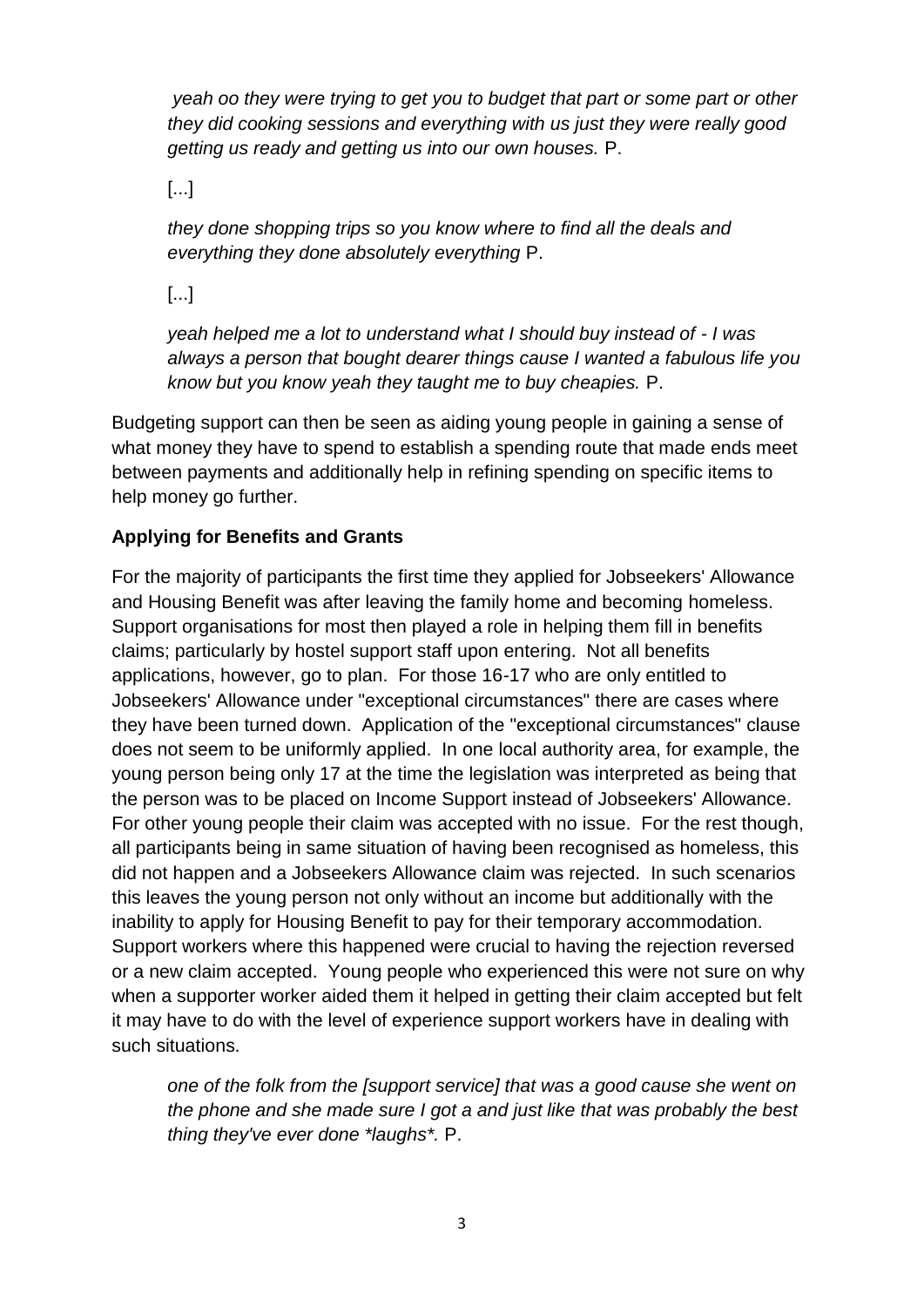[...]

*So do you think there was any reason why they listened to her?* I.

*Nut just obviously like she's dunno she knows what she's talking about I suppose.* P.

*and why does knowing what shes talking about-* I.

*She's done it plenty o times on the phone things like that helping folk out I suppose* P

## **Getting Furnishings**

The form for a Community Care Grant is 38 pages though some pages contain information about applying and pending on circumstances not every section needs to be filled in. It encompasses questions on benefits and income, if the person has come out of prison, any health problems, loan payments, any other person staying with them and landlord details amongst other things. In terms of furnishings claimants are required to write in the specific items they are needing, estimated cost including delivery and fitting, who will use it, measurements for curtains and carpets and what room(s) they are for, if it's to replace something what is wrong with the current item, if item has special features then what they are and why they are needed, and if the item is for the first time then why it is needed and how has the person been managing without it. Many young people then felt that the form was overly complex and that if they had not received help in filling it out they would not have received as much or even manage to do it on their own. One participant commented that they would not even have thought of all the things that the support worker listed in the end. Support workers having experience in filling out the forms build knowledge of what items to request alongside estimates of costs and the sort of text to accompany each item.

At times not as much as hoped for was received and in such cases it is possible to make an appeal within 28 days. For those who opted to appeal support workers again helped in filling out the forms and in all cases where a person opted to do so they received a higher amount. However, those helping with recruitment of participants mentioned that not all appeals were successful, something that the participants were themselves aware of.

Support organisations also aided young people in spending what they received in Community Care Grants. This involved either taking them to shops or going through catalogues with them. Community Care Grants did not cover paying for all the items for a person's home and in some cases the person wanted additional items to help personalise their tenancy, something strongly connected to promoting settlement and them feeling that they could call their tenancy their home. In such cases support organisations contacted charity organisations who provide freely or sell on loan additional furnishings - the latter of which are also used for places to spend money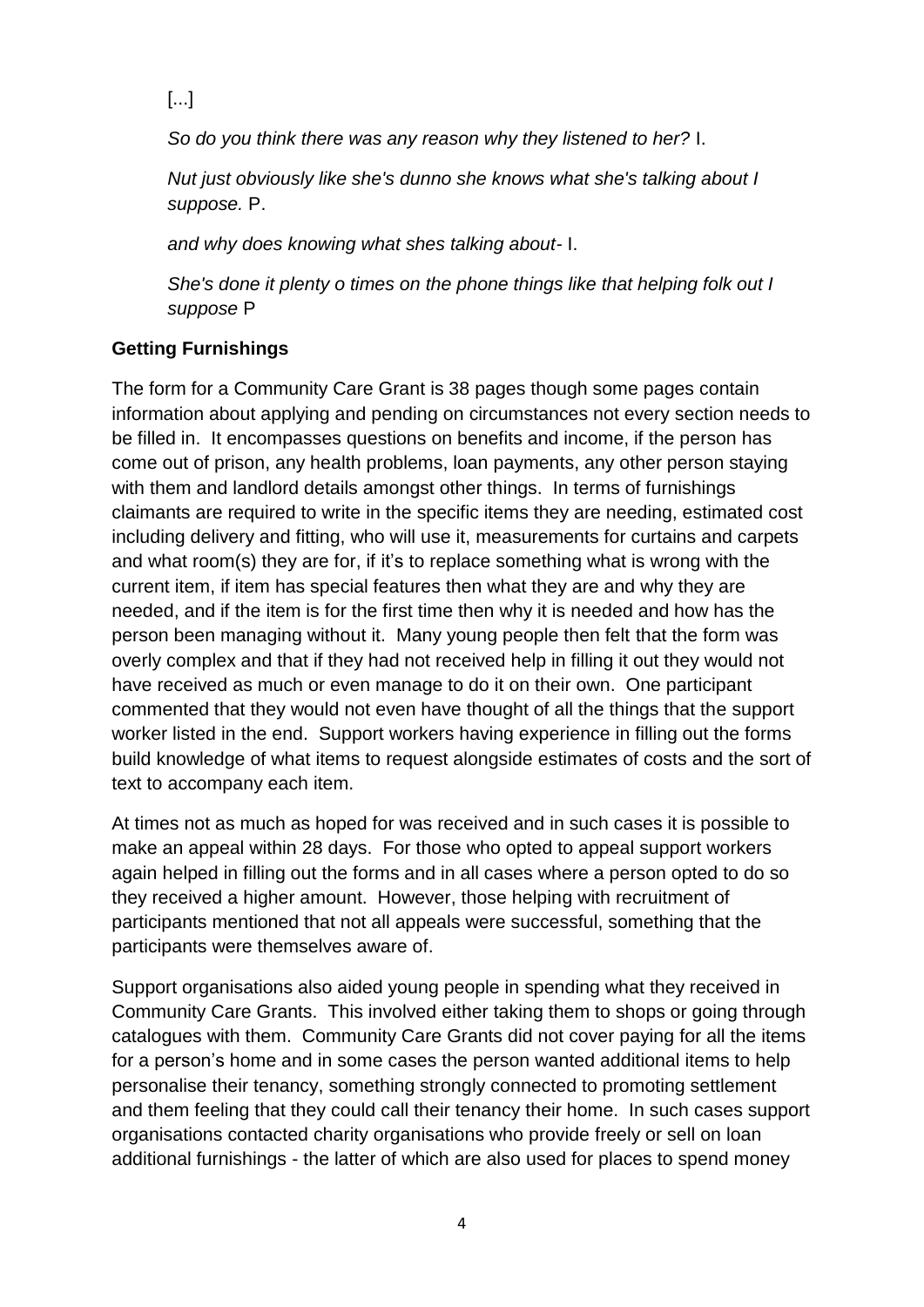received through Community Care Grants. In a small number of cases the support worker also got extra furnishings for young people via their own social networks such as if a friend was replacing an item in their own place. Finally, support organisations in some situations also helped transport both previously owned furnishings when moving into the tenancy as well as those bought once in their tenancy.

*And they only gave me I think it was about £220 out of it so I was like oh what am I gonna do. [..] But after that [my support worker] brought me up the freezer, 'cause one of his friends obviously got rid of a freezer, he thought [I] will have that for his house, so he pulled up and he dropped it off and he goes, you know, freezer for you. And also though, erm, the dryer, that was from [my support worker]* P.

Fabpad<sup>1</sup> also provide a unique service where young people not only got help in getting more furnishings for their tenancy but also personalised such furnishings or created them themselves. One participant for example got an old chest of drawers that he sanded down and repainted to match the rest of the room. Weekly drop-ins are provided in order to do this, with materials and guidance in creating items provided as well as service users aided in creating a plan for decorating their tenancy. Such items included ornaments, mirrors, cushions and curtains.

*They tables were a gift, they tables were from Fab Pad [...] That was made [pointing to a decorative ornament] in Fab Pad so that cost nothing.* P.

## **Help With Gate-Keeping**

1

A participant got help from his support workers to help him in getting his friend, who he considered as a sister, to leave.

*I had my sister stay with me and that was just hell but that was hell i had to get her kicked out my house i couldn't live with that any more really we had fights all the time smashed thin- the house was a mess didn't look like a house looked more like a bin a skip but she left last year after getting kicked out and its been fine since.* P.

*so did you come to the situation of just saying you have to leave?* I.

*I couldn't cause I'm too much of a walkover in that sort of line I can't if she went to me I'm not leaving I'd be o.* P.

*so who did you get to help you?* I.

*I got my support worker [...] they told her she was sleeping on the couch when they came in and made up this sort of lie that my mum told them that she was* 

<sup>&</sup>lt;sup>1</sup> Fab Pad [\(http://www.impactarts.co.uk](http://www.impactarts.co.uk/)) is an Interior Design programme. for 16-34 yr olds and provides a chance for young people in their first tenancy or at risk of homelessness to personalise their home and make it their own**.**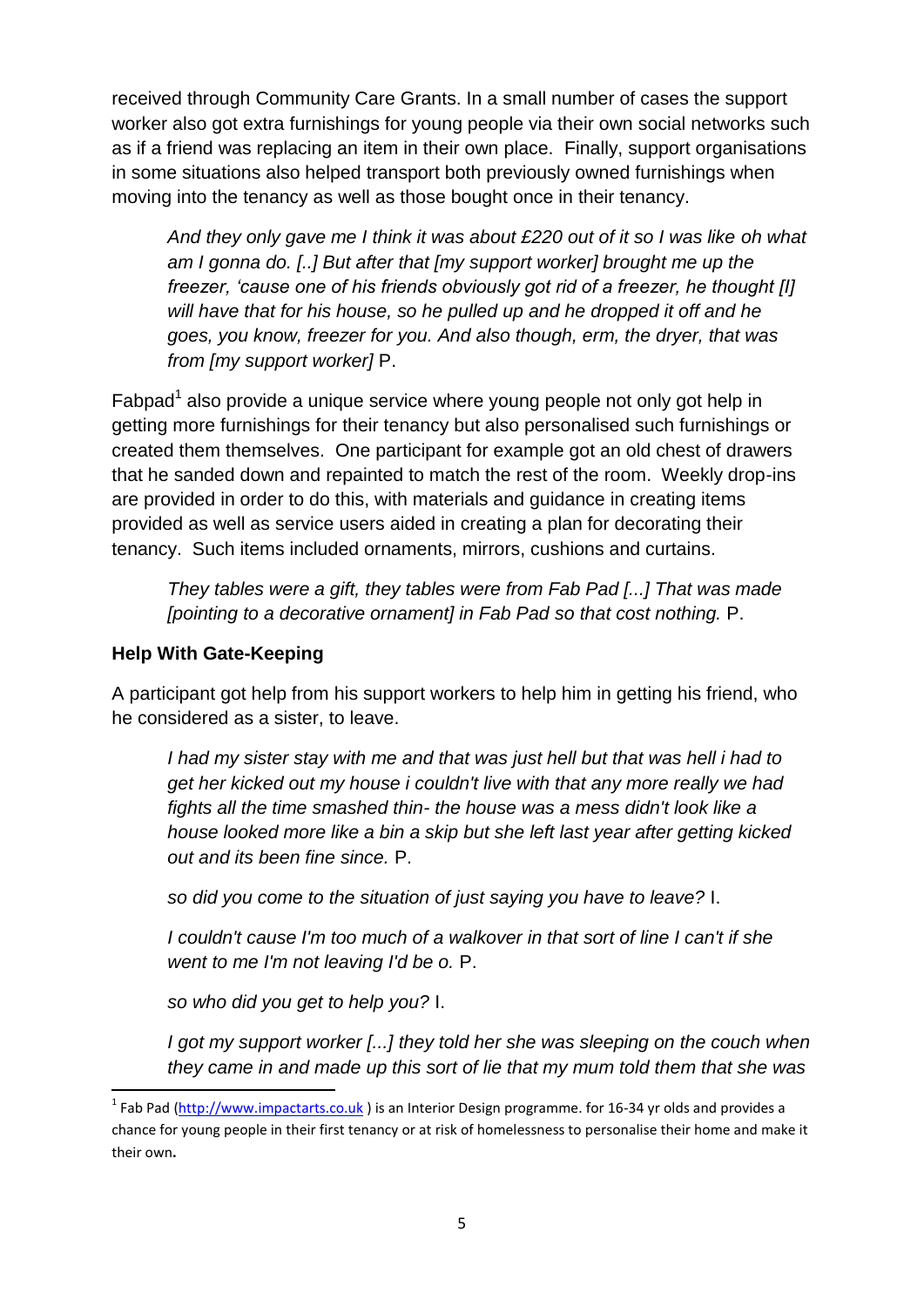*staying with me and they want them out cause it was still their tenancy until my case closed with them so it was my tenancy but because they got they made up this stupid little white lie that it was their tenancy as well so they grabbed all her clothes and drove her over to the [homelessness] centre.* P.

### **Positives of Independent Living**

Although upon entering a tenancy some young people felt lonely, scared or had doubts about their ability to maintain their tenancy at the point of interview these had subsided.

*I think it's got a lot...my opinion is it's got a lot more relaxed, I don't feel quite as alone now 'cause my relationship with mum is getting a lot better, and my other family as well, it's kind of all coming together a bit more, so it's like I can focus more on how it feels in a positive way, rather than negative*. P.

As the above quote illustrates feeling settled and at home is not merely a process of time but is dependent upon other changes within their life. For many others furnishings, personalisation and saftey all contributed towards a sense of home.

*what makes a home? ... erm, it's got to be yours you've got to feel comfortable in your space and loo- you've got to be able to be able to come into your house and go \*huh\* this is so me like this is how you like it it's not like you've no other choice but put it this way put it that way you know what I mean \*sigh\* what makes a home ... erm, to feel safe in it to feel comfortable to feel safe and to be able to have it and do it yourself I think thats what makes a home.*  P.

As another participant phrased its -

*when you walk in and it's just normal but you've got your ane wee things like sitting about and your ane like lamps and ornaments and your rug just everything pulls it together to just make it your home.* P.

The latter half of the quote in saying "everything pulls it together" shows the emphasis on fully furnishing a tenancy with it not necessarily being this or that item that makes a home but the result of all these things together. This highlights the importance for support in getting furnishings and help in personalising to help people settle into their tenancies. Not only do these things contribute towards a sense of home and more positive views but it also was, for one participant at least, helped distance himself from the identity of having been homeless. Additionally again drawing on the importance of having fully furnished his tenancy at being important compared to this or that item.

*You come see my house it's so much it's if you saw it when I just had my couch and everythin and you see it now you wouldn't think I was ever homeless.* P.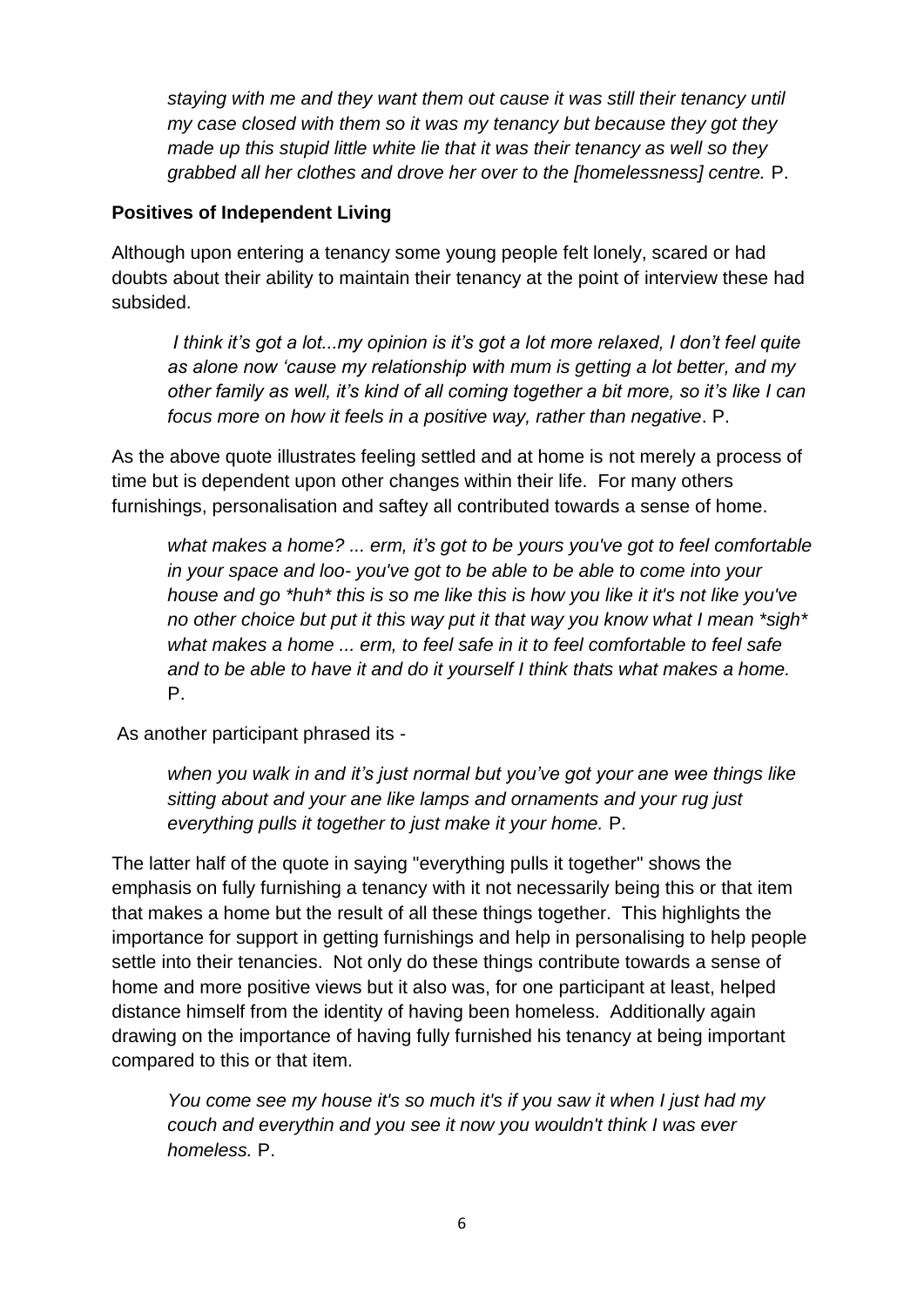Others also highlighted having their own space as a positive factor, particularly in the case of the next quote where the participant felt she was no longer in need of support and ready to manage things herself.

*ee it was just I kent what it was going to be like before I moved into it so I kent what it was I was expecting just like my ane space like just freedom basically from adults.* P.

Another also highlight own space as a positive factor in having their own tenancy, focusing on the difference of it compared to a negative experience of supported accommodation.

*Aye its good it's good to have your ane space and that like its different a I suppose different from being in the [supported accommodation] and that completely about a million times better just wish I'd been put in here before I had been put anywhere like that.* P.

The stress that that can be experienced in temporary accommodation led to one participant to give up work -

*That's when I was in the homeless and that and it was just a bit it was getting a bit stressful tryin tae get a job and get hame and cook I wasn't getting a good night's sleep or nothing either a so that was basically that just all the things goin on in my life then.* P.

- and for others the amount of wage lost in rent while in temporary accommodation also lead to giving up work or a lessening of its desirability. Moving into a permanent tenancy and achieving the furnishing and decorating to make it feel "*when you walk in and it's just normal"* then remove these barriers to work.

### **Improved relationship with family**

For a number of the young people it was having left home when they improved relationships with their family. This is not surprising given that family breakdown and arguments were the predominant reason for leaving home. It was not solely leaving home in most cases that led to improved relationships but time, changes in their life and a sense of increased maturity - the latter feelings of which in some cases were tied to the ability to live independent. In the case of one participant there had been a slow improvement in relations to re-establish their relationship proper when she became pregnant.

*since I left in the first place oo terrible I never spoke to my mum for about like I never spoke to my mum at a' for about five months then kind o back and forth kind of talk she maybe bring me some messages down or something but nothing really wouldnae talk or nothin and then we started talking a bit mare and that probably for about a good four months we were quite talking before I*